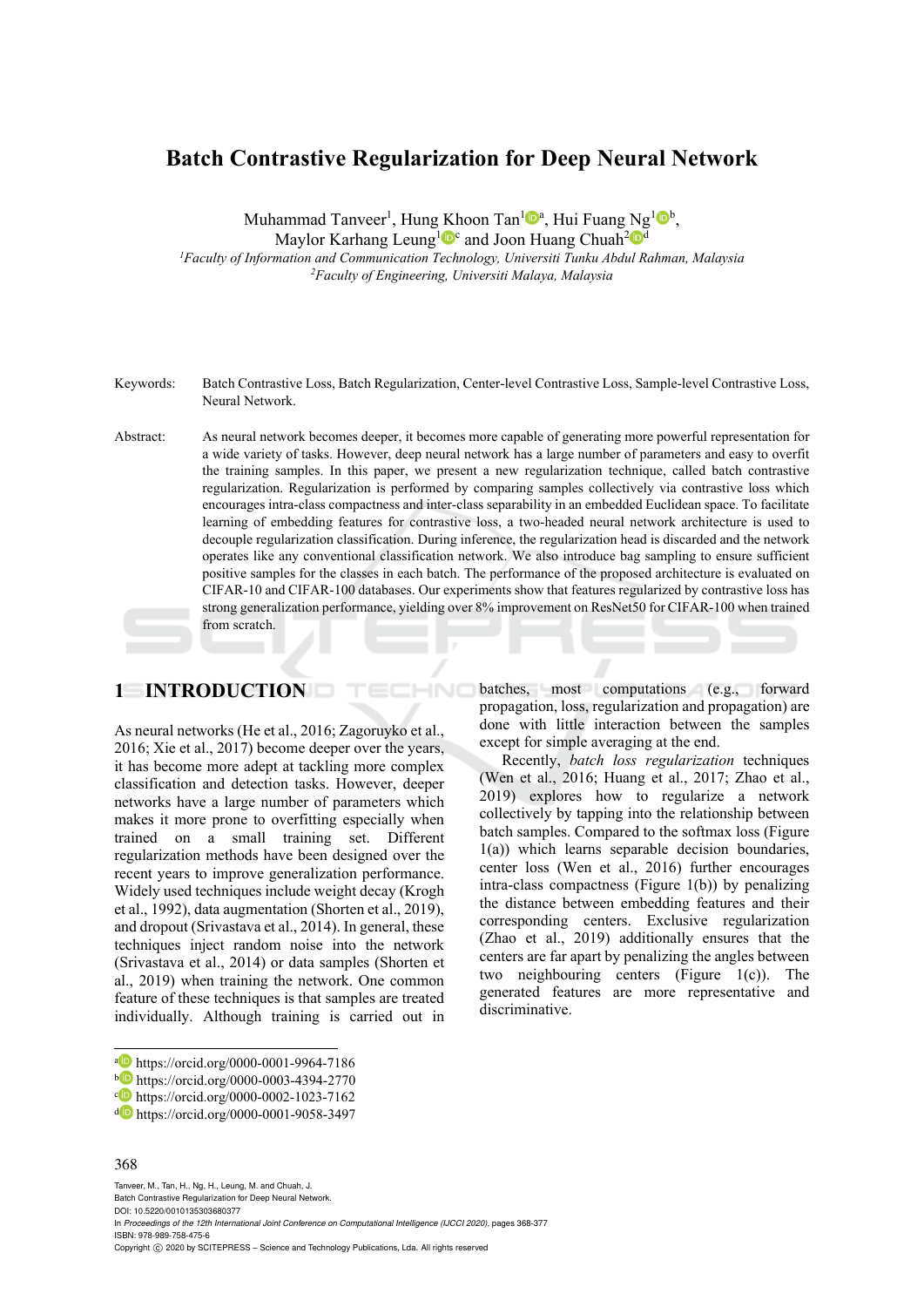

Figure 1: Embedding features trained under various loss functions. (a) Softmax loss generates embedding features that are separable (b) Center loss (Wen et al., 2016) ensures intra-class compactness. (c) Exclusive regulation (Zhao et al., 2019) ensures both intra-class compactness and interclass separability using angular loss (d) Our proposed center contrastive loss uses the contrastive loss function in an euclidean embedding space. (e) Our proposed sample contrastive loss is similar to (d) except that the distance is computed between sample-pairs.

Intra-class compactness and center separability apparently exhibit promising regularizing effect. Interestingly, some studies in perceptual learning (Mitchell et al., 2014; Mundy et al. 2007) show that the performance of human on categorization task can be enhanced when the stimuli are presented side by side so that the subject is given the opportunity for comparison. In (Mundy et al., 2007), human subjects were found to perform better at categorization tasks when two stimuli such as face pairs or checkerboard pattern pairs were presented simultaneously as opposed to successively. Interestingly, the ability to learn from comparison is potentially unique to human, not found in animal, which shows that learning from simultaneous samples represents a higher order of learning.

In this paper, we novelly use contrastive loss to realize batch loss regularization. Contrastive loss has been widely adopted for distance metric learning. More importantly, features generated from

contrastive loss has been shown to deliver superior performance for a multitude of tasks compared to softmax loss when the training set is small (Horiguchi et al., 2019). Hence, we posit that the network regularized by contrastive loss has good generalization property. We explore two different contrastive losses: (1) the *center contrastive loss* shown in Figure 1(d) which uses embedding feature centers as the reference point and (2) the *sample contrastive loss* shown in Figure 1(e) which is based on sample-pair distances.

Our contribution are as follows. First, we propose a novel batch loss regularization method called *batch contrastive loss.* We devise two variants of batch contrastive loss to regularize the network. Second, our work is the first to seriously explore batch loss regularization for *general classification*. Previous works on batch loss regularization are limited to specific domain e.g., face recognition (Wen et al., 2016; Zhao et al., 2019), or scene classification (Huang et al., 2017). In our experiments, our proposed method displays strong generalization performance for the CIFAR-100 dataset. Third, we use a *two-headed network architecture* in order to decouple regularization from classification. During inference, the regularization head is dropped and only the classification head remains. Lastly, we introduce *bag sampling* to guarantee that the classes in a batch are not under-represented.

**DGY PUBLICATIONS** 

### **2 RELATED WORK**

As neural network becomes deeper, the huge number of parameters causes the network to become prone to overfitting especially when trained on a small targeted dataset, leading to poor generalization performance. To solve this problem, a number of powerful regularization techniques have been developed to overcome the problem. Classical methods include weight decay (Krogh et al., 1992), elastic net (Zou et al., 2005) and early stopping (Morgan et al., 1990). For modern neural networks, dropout (Srivastava et al., 2014; Wan et al., 2013; Tompson et al., 2015; DeVries et al., 2017; Ghiasi et al., 2018) and data augmentation (Krizhevsky et al., 2012; Zhong et al., 2020 ; Cubuk et al., 2019) have gained wide adoption.

Dropout (Srivastava et al., 2014) stochastically deactivates activations in the network during training. This causes the model to be simpler and discourages co-adaptation among feature detectors. Drop connect (Wan et al., 2013) further generalizes dropout by masking connections between neurons. Standard dropout techniques (Srivastava et al., 2014; Wan et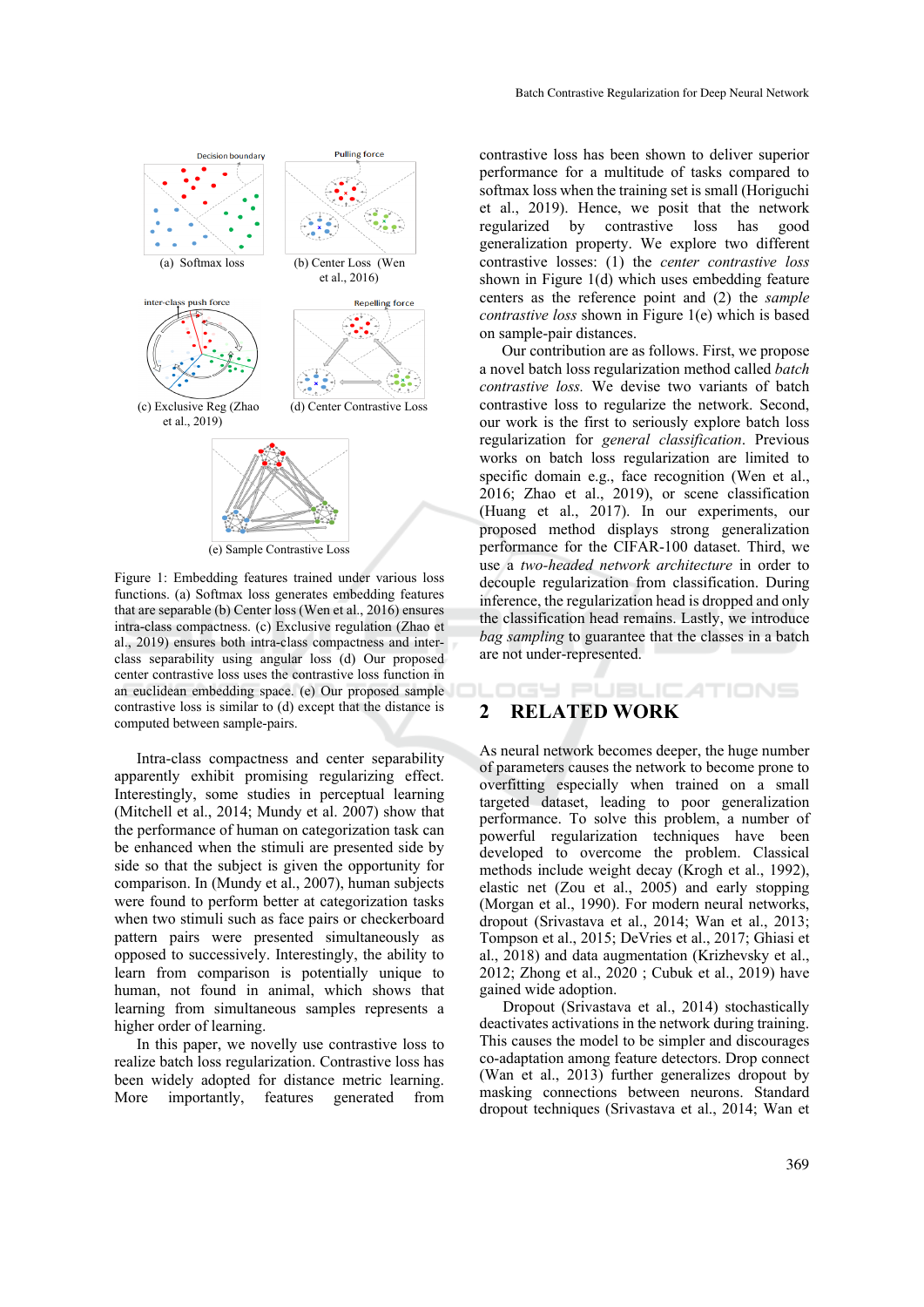al., 2013) are effective for fully connected layers but not suited for convolutional layers which exhibits strong spatial correlation. Hence, spatial dropout (Tompson et al., 2015) drops an entire channel from the feature map while cutout (DeVries et al., 2017) and drop block (Ghiasi et al., 2018) mask out local and contiguous regions in the input layer and convolutional layer, respectively. Some dropout techniques are customized for particular architecture. For example, drop path (Larsson et al., 2016) drops sub-paths to prevent co-adaptation of parallel paths in a fractal architecture while stochastic depth (Huang et al., 2016) makes a residual network appear shallower by dropping some residual branches. Shake-shake (Gastaldi et al., 2017) uses a stochastic affine combination of parallel residual paths for ResNeXt (Xie et al., 2017). To generalize shake-shake regularization to single residual path architectures (He et al., 2016; Zagoruyko et al., 2016; Han et al., 2017). ShakeDrop (Yamada et al., 2018) integrates shake-shake (Gastaldi et al., 2017) with stochastic depth (Huang et al., 2016) where the latter acts as a stabilization mechanism which is missing in single residual path networks. Recent dropout techniques has devised selective dropping schemes. For example, spectral dropout (Khan et al., 2019) drops less significant spectral component. Similar to spatial dropout, weighted channel dropout (Hou et al., 2019) drops a whole channel in a more judicious manner based on their strength of the activations.

Another popular regularization technique is data augmentation (Shorten et al., 2019) where a variety of geometric and photometric transformations are applied on the image to increase the size and diversity of the data set. Krizhevsky et al., (2012) apply random cropping, horizontal reflection as well as color jittering. Algorithms such as cutout (DeVries et al., 2017) and random erasing (Zhong et al., 2020) augments the data by cutting out random regions from the input image. Sample pairing (Inoue et al., 2018) synthesize new image by mixing two images. Recently, more intelligent augmentation schemes have been proposed. AutoAugment (Cubuk et al., 2019) and Fast AutoAugment (Lim et al., 2019) learn to augment by searching for data augmentation policies while DevVries et al. (2017) performs transformation in a learned feature space rather than the input space.

Our proposed method belongs to an emerging family of regularization techniques called *batch loss regularization* which regularizes batch samples collectively*.* In the work by Wen et al. (2016), class centers are computed from the embedding features of the batch sample. Then, the center loss penalizes the Euclidean distance between batch samples and their corresponding centers to emphasize intra-class compactness. The model is jointly trained by center

loss and the softmax loss. Huang et al. (2017) employs a similar formulation for aerial scene classification. Zhao et al. (2019) proposes exclusive regularization which further penalizes inter-class angular distance to enhance inter-class separability. In our current work, we explore using a different loss function based on batch contrastive loss to achieve both intra-class compactness and inter-class separability.

### **3 BATCH CONTRASTIVE LOSS**

In this section, we formulate our proposed batch contrastive loss. The underlying idea is to regularize the network by comparing batch data. Given a batch data  $X = \{x_1, ..., x_N\}$  and its corresponding labels  $Y = \{y_1, ..., y_N\}$ , we use a ConvNet (c.f. Section 3) to extract two outputs: (1) the embedding features generated by the regularization head, henceforth referred to as *contrastive features*  $E =$  $\{e_1, ..., e_N\}$  and (2) the probit outputs for each sample  $S = \{s_1, ..., s_N\}$  by the classification head. The former is used to regularize the network while the latter is the classification output of the network. The regularization head is only used during training and is discarded during inference. In the following subsections, we introduce two versions of batch contrastive loss functions. The first regularizes batch samples with reference to the class centers whereas the second regularizes based on sample-pair distances.

#### **3.1 Center Contrastive Loss**

Our first contrastive regularization term learns the features and class centers that enforce intra-class compactness and inter-class separability. Distances are measured with respect to the class centers as reference points. The loss function is given as follows:

$$
\mathcal{L}_{C1}(E, Y, C) = \lambda \sum_{i=1}^{N} ||e_i - c_{y_i}||_2^2
$$
  
+  $\beta \sum_{j=1}^{K} \sum_{k=j+1}^{K} \max (0, m - ||c_j - c_k||_2^2)$  (1)

where the class centers  $C = \{c_1, ..., c_K\}$  are updated in each iteration based on the mean of the batch samples for each class.  $c_{y_i}$  is the actual class center for the contrastive feature  $e_i$ . The loss function is based on the classical contrastive loss function (Chopra et al., 2005) which comprises two parts. The first part is the *positive loss* which penalizes the distance between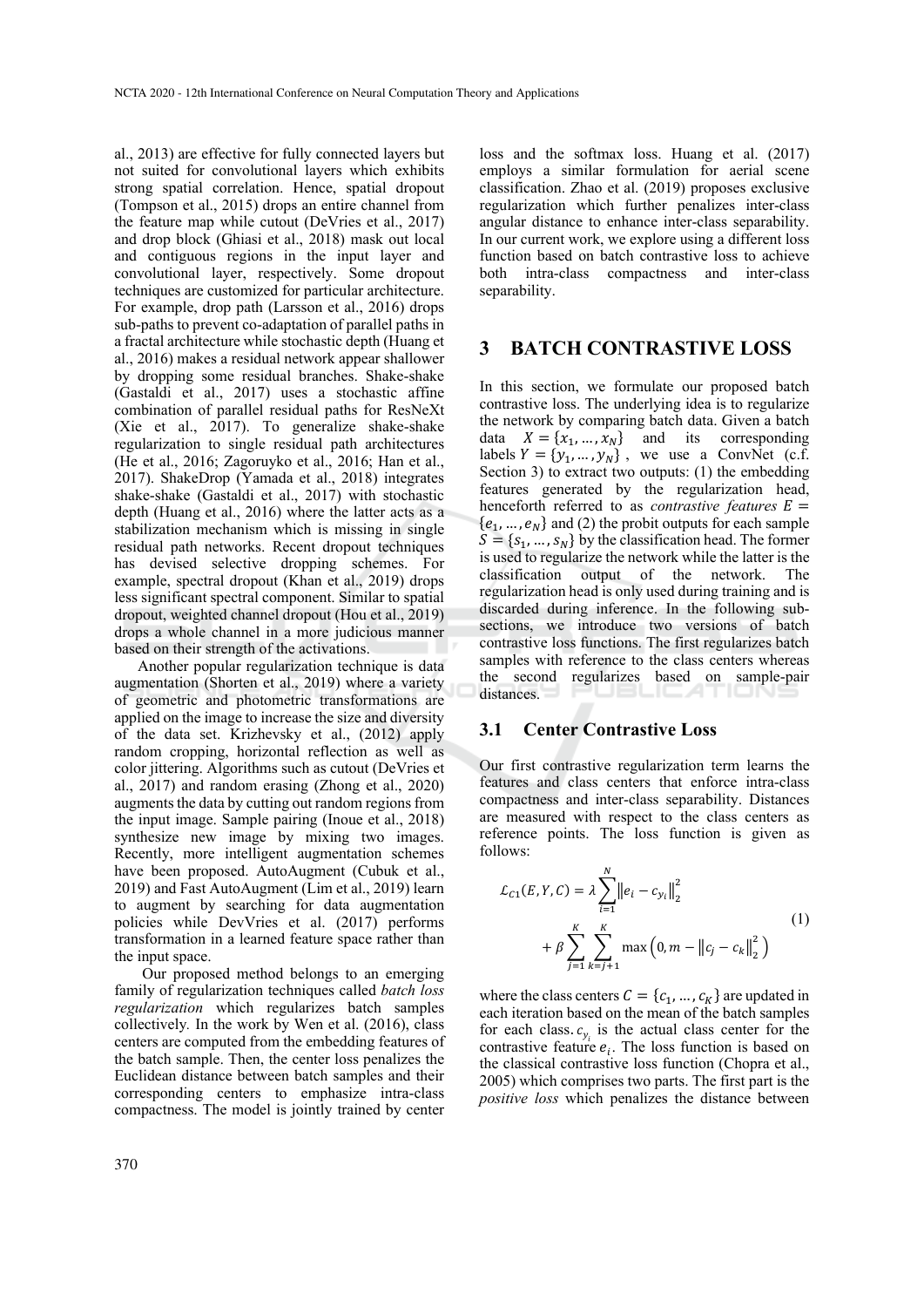generated contrastive feature with their class centers. This encourages intra-class compactness and is similar in form to the center loss (Wen et al.,  $2016$ ). The second part is the *negative loss* which pushes class centers apart by penalizing any two centers with distance less than the margin *m*. This promotes interclass separability. The relative strength of the positive and negative losses can be controlled by the hyperparameters  $\lambda$  and  $\beta$ . A larger  $\lambda$  enhances the intra-class compactness whereas a larger  $\beta$  imposes greater inter-class separability.

Since the distances are computed relative to the class centers, we refer to Eq. (1) as the *center loss*. The proposed center-level contrastive regularization term is similar in form to Zhao et al.  $(2019)$ . However, Zhao et al.  $(2019)$  uses an angular distance measure which disregards the magnitude of the embedding vectors. In contrast, our method employs the contrastive loss formulation (Chopra et al., 2005) which is based on straight-line distance in an Euclidean space. Contrastive loss has been popularly used for the task of metric learning but has never been used for batch loss regularization. Furthermore, Horiguchi et al. (2019) shows that it is more effective to use angular distance when comparing embedding features extracted from a softmax-based classifier. Since Zhao et al. (2019) employs the same features for computing softmax (classification) loss and exclusive (regularization) loss, it has naturally adopted the angular-based distance. Our network does not suffer from the same restriction due to a two-headed network design which decouples regularization from classification. In fact, Horiguchi et al. (2019) shows that the Euclidean distance is more effective for comparing features extracted from a distance metric-learning based learning classifier as implemented by the regularization head in our approach. More discussion on the network architecture can be found in Section 3.3.

#### **3.2 Sample Contrastive Loss**

The cluster contrastive regularization proposed in the previous section is efficient, but it restricts each class to a single class center which may not be desirable for classes with high-intra-class variation. Furthermore, the cluster centers are dynamically updated in each iteration based on batch data and may not be representative of the whole dataset. Hence, we propose a second loss function which performs regularization at the sample level. It is based on the vanilla contrastive loss function. Recently, one-shot learning (Koch et al., 2015) uses Siamese network to learn using a single example of a new class. The network was pre-trained for some verification task using contrastive loss by comparing image pairs.



Figure 2: Proposed two-headed network architecture. The *body* of the network generates the activation map. The regularization head is used. The classification head is a softmax classifier. For inference, the regularization head is dropped.

Once optimized, the network is not only discriminative for the original classes it was trained on, but it generalizes well to learn entirely new classes with unknown distribution. Motivated by this observation, we adopt the contrastive loss as a regularization term to tap into the generalization capability of contrastive features. The sample contrastive loss is given as follows:

$$
\mathcal{L}_{C2}(E, Y) = \sum_{i=1}^{N} \sum_{j=i+1}^{N} [\lambda \mathbf{1}(y_i = y_j) ||e_i - e_j||_2^2
$$
  
+  $\beta \mathbf{1}(y_i \neq y_j) \max (0, m - ||e_i - e_j||_2^2)$ ] (2)

 $1(·)$  is an indicator function that values to 1 when the condition is true and to 0 otherwise. The first term computes the distance for all positive pairs in the batch. The second term computes the negative loss which penalizes when the distance between any two negative samples are less than *m*. Since the distances are measured sample-wise, we refer to Eq. 2 as *sample contrastive loss.* 

Our work differs from the work Koch et al. (2015) in two important aspects. The system by Koch et al., (2015) is designed to function as a comparator. Hence, the constructed model is a bi-input model that expects two input samples even during inference and outputs the distance between them. In contrast, (i) we use contrastive loss for a different purpose, i.e., to regularize the training and (ii) our network remains as a uni-input model and receives single sample as input during inference. Hence, our method can be applied to any classification tasks and not confined to a comparative setup.

Compared to center contrastive loss (Eq. 1), the sample contrastive loss (Eq. 2) incurs some computational overhead due to an exhaustive computation of pair-wise distances between sample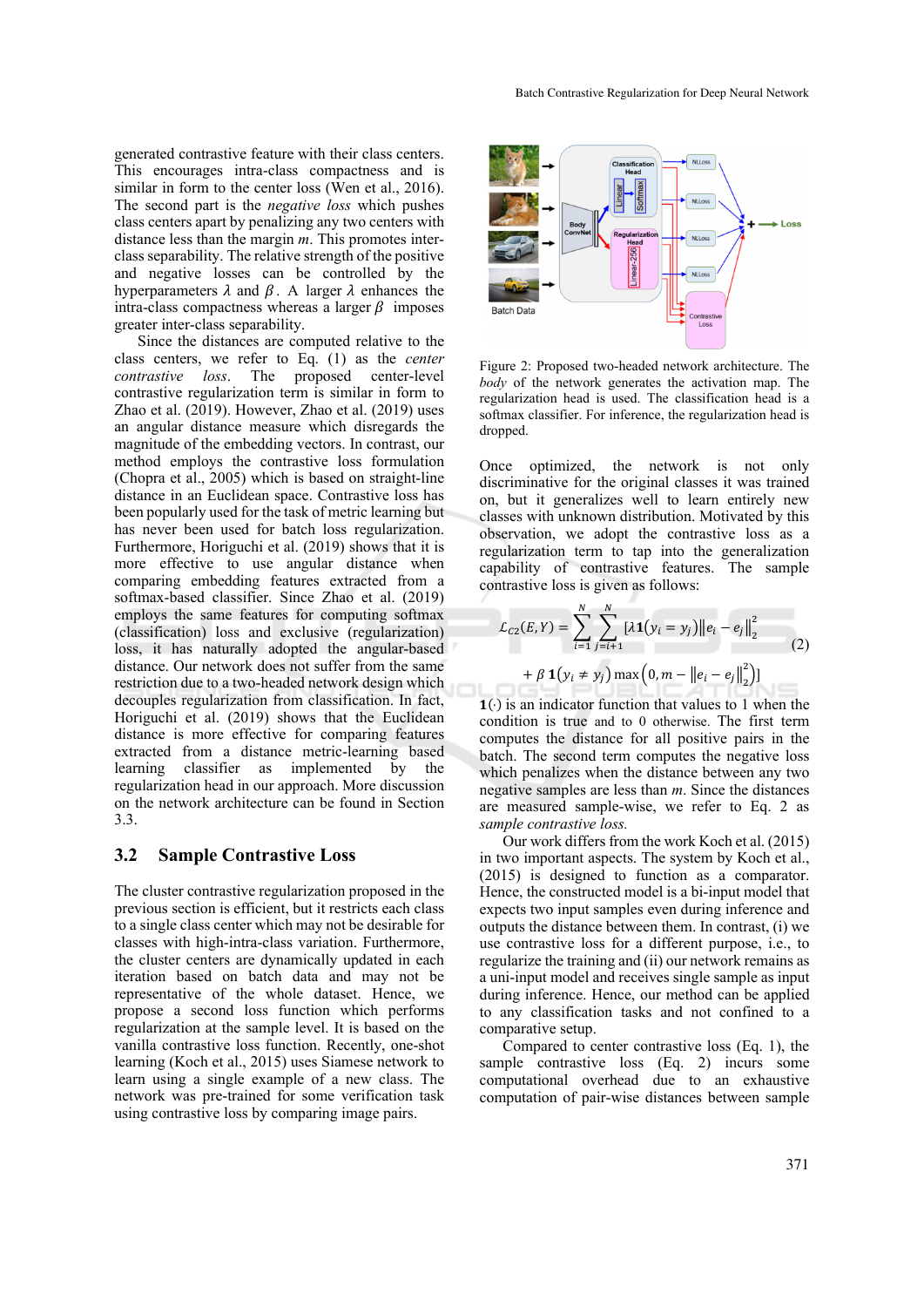pairs in a batch, especially when a large batch size is used. The time complexity involved is  $O(N^2)$ . In our experiments, the training duration increases to 1.5 times of the original training time for a batch size of 16. However, this can be easily overcome by combining hashing and hard sampling (Hermans et al., 2017). An off-the-shelve nearest neighbour search, e.g., LSH (Indyk et al., 1998) can be used to find the hardest positive and hardest negative to compute the loss for each sample. The hardest positive and negative samples are then used to compute the triplet loss. Hard sampling has been shown to produce better performance and convergence rate. The runtime can thus be reduced to O(*N*). In our experiments, we simply compute the distance for all sample pairs.

#### **3.3 Model Architecture**

Figure 2 shows an overview of our network architecture. The proposed network is a two-headed network. The *body* of the network can be implemented by any current ConvNet architecture. Its function is to generate the features for the two heads. The *regularization head* converts the feature into a low-dimensional contrastive features (256-D) for regularizing the network via contrastive loss whereas the *classification head* is a softmax classifier to predict the label. The classification head uses softmax activation. No activation is imposed for the regularization head.

Although Zhao et al. (2019) has similar design as ours, it uses the softmax-based feature (features extracted from a softmax classifier) to compute the angular loss. As mentioned, softmax-based features are more appropriately evaluated using angular distance. In contrast, our two-headed network design allows us to use the softmax-based feature for classification and contrastive-based feature (feature learnt from distance metric learning) regularization. A previous study (Horiguchi et al., 2019) has pit softmax-based feature against contrastive-based feature. It shows that the softmaxbased features perform better on classification, clustering and retrieval tasks when the size of the training set is large, but the contrastive-based feature becomes more competitive when the dataset is small. This lend strong support for using contrastive loss to regularize the network. For inference, the regularization head is dropped leaving only the classification head. Hence, our network remains as a uni-input model and works just like any other classification model during inference.

#### **3.4 Bag Sampling**

Special attention needs to be paid to sample selection. When sampling batch data, each class in a batch should be represented by at least 2 samples for contrastive regularization to be effective. However, this requirement will likely be violated when number of classes is larger than the batch size. For example, ImageNet has 1000 class whereas the typical bag size is from 4 to 256. To remedy the issue, we perform bag sampling. In this scheme, samples are organized into groups of *k* samples called *bags*. When sampling batch data for training, we sample in bags rather than individual samples. The samples in the bags are nonoverlapping except for the last one to ensure consistent batch size. Thus, one epoch in bag sampling performs almost the same number of forward propagations as one epoch in conventional sampling.

#### **3.5 Proposed Algorithm**

To measure classification performance, we use the cross entropy loss:

$$
\mathcal{L}_s(S, Y) = -\frac{1}{N} \sum_{i=1}^N \log s_{y_i} \tag{3}
$$

where  $s_{y_i}$  is the probit of the correct class for sample  $x_i$ . To train the network, we perform joint supervision of cross entropy loss and batch contrastive loss. The final loss is given as follows:

$$
\mathcal{L} = \mathcal{L}_s + \mathcal{L}_c \tag{4}
$$

where the contrastive loss  $\mathcal{L}_c$  can be either  $\mathcal{L}_{c_1}$ or  $\mathcal{L}_{c_2}$ . The training algorithm is summarized in Algorithm 1.

Algorithm 1: Training algorithm with Batch Contrastive Regularization.

Input: Training data  $\{X, Y\}$ Output: Trained network weights

- 1. Repeat for *n* epochs
- 2. Organize samples into *bags*
- 3. Repeat for each batch data  $X_h$  (bag sampling):
- 4.  $E, S \leftarrow model(X_b)$ <br>5. Compute cluster compute
- Compute cluster centers  $C$  from  $E$
- 6. Compute contrastive loss  $\mathcal{L}_{c1}(E, Y, C)$
- (Eq.1) or  $\mathcal{L}_{c2}(E, Y)$  (Eq. 2) 7. Compute classification loss  $\mathcal{L}_s(S, Y)$  (Eq. 3) 8. Compute combined loss  $\mathcal{L}$  (Eq. 4)
- 9. Backpropagate and update W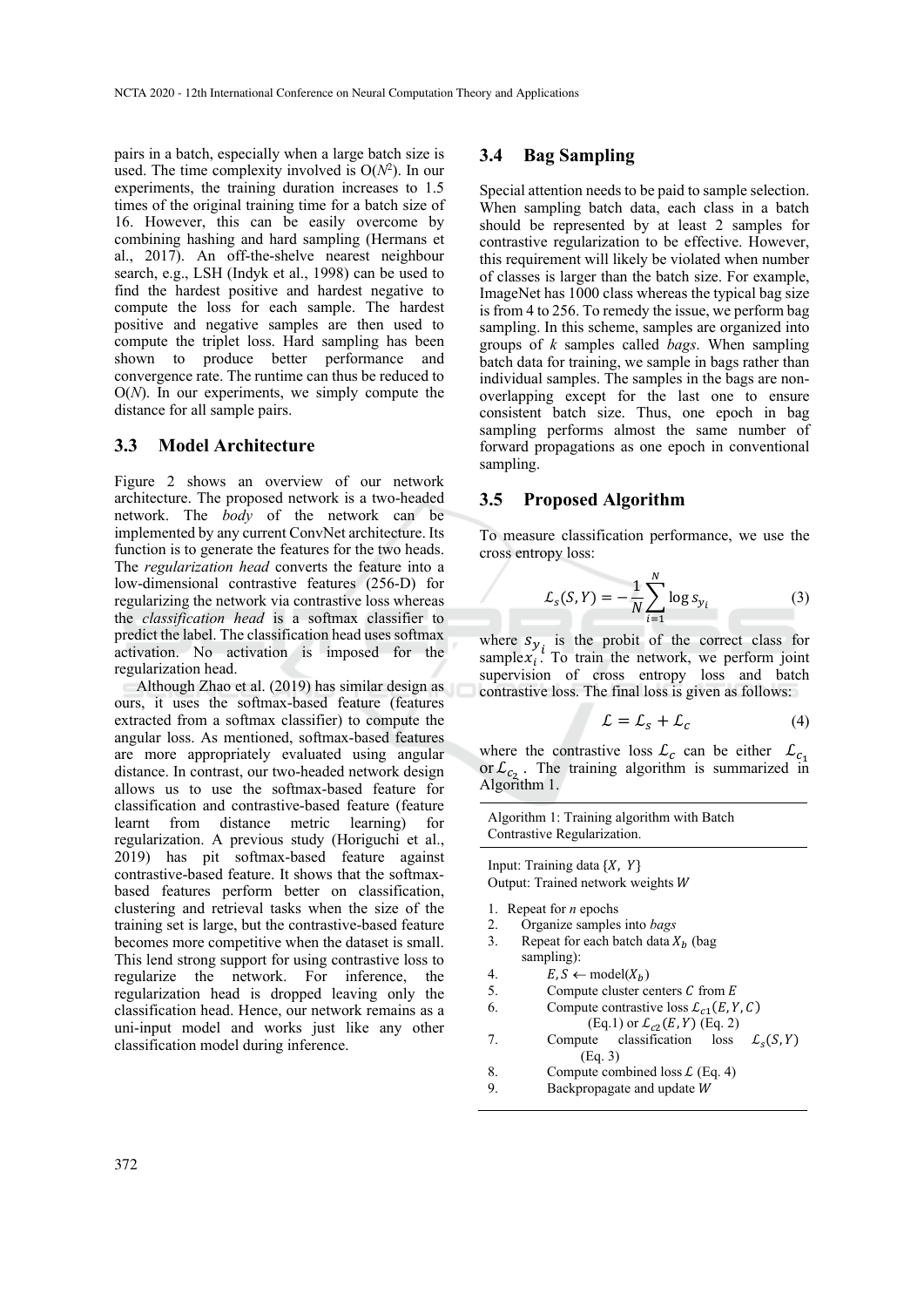### **4 IMPLEMENTATION DETAILS**

**Network Architecture.** ResNet (He et al., 2016) is employed as the backbone of our two-headed network. We use two networks with different depth, namely ResNet18 and ResNet50. The output of global pooling layer serves as input to the regularization and classification heads. Both the regularization head and classification has only one fully connected layer. The classification head uses softmax activation whereas the regularization has no activation.

**Experimental Settings.** All images are resized to 224x224. For data augmentation, we apply random crop, random horizontal flip and color jittering during training. We set the learning rate  $lr=0.1$ ,  $\lambda=10^{-4}$  and the margin  $m=1.25$ . For  $\beta$ , we set it to 0.550 for CIFAR-10 and 5.0 for CIFAR-100. The network is trained for 100 epochs using stochastic gradient descent with momentum set to 0.9. A learning rate schedule is used with decay  $= 0.1$  and milestone  $=$ [50, 75]. Unless specified otherwise, for our methods, we use bag sampling with a bag size of 2 to sample the training set. All models are trained from scratch. In other words, we do not use any pre-training. The above settings are used to train both the ResNet18 and ResNet50 backbone network.

**Benchmark Algorithms.** We compare our algorithms against the weight decay (Krogh et al., 1992) which suppresses the parameters of the network  $W$  through the  $L2$  norm thus enforcing a simpler network.

$$
\mathcal{L}_2 = \gamma \sum_{w_i \in W} ||w_i||_2^2 \tag{5}
$$

The weight decay can also be combined with contrastive loss.

$$
\mathcal{L} = \mathcal{L}_s + \mathcal{L}_c + \mathcal{L}_2 \tag{6}
$$

We also compare our algorithm with another more recent regularization function. The center loss (Wen et al., 2016) is similar to our center contrastive loss (Eq 1) except that it only considers intra-class compactness.

Center Loss(E, Y, C) = 
$$
\sum_{i=1}^{m} ||e_i - c_{y_i}||_2^2
$$
 (7)

**Dataset.** We evaluated on two datasets: CIFAR-10 and CIFAR-100. CIFAR-10 has 10 distinct classes whereas CIFAR-100 has 100 classes. Each image contains only single object and has a size of  $32 \times 32$ pixels. Both datasets contain 50,000 training images

and 10,000 test images. CIFAR-10 has around 5,000 images per class for training whereas CIFAR-100 has only 500 images. In addition, some classes in CIFAR-100 (e.g., maple, oak, palm, pine and willow) are visually similar and hence difficult to classify. Therefore, CIFAR-100 is a more challenging dataset compared to CIFAR-10 and needs more fine-grained classification.

## **5 EXPERIMENTS**

**Effectiveness of Batch Loss Regularization.** First, we evaluate the effectiveness of different batch loss regularization techniques for regularizing networks. We compare our method against another batch loss regularization technique, namely center loss (Wen et al., 2016). Table 1 shows the experimental result.

Table 1: Testing Accuracy of Batch Loss Regularization for ResNet18 (No Pre-Training).

| Method        | CIFAR-10          | CIFAR-100         |
|---------------|-------------------|-------------------|
| СE            | 92.20%            | 69.68%            |
| $CE + Center$ | $93.00\%$ (+0.80) | $67.12\%$ (-2.56) |
| $CE + CL1$    | $93.16\% (+0.96)$ | $73.78\%$ (+4.10) |
| $CE + CL2$    | $93.18\%$ (+0.98) | $71.18\% (+1.50)$ |

**<sup>\*</sup> CE**: Cross entropy loss (no regularization), **Center**: Center Loss (Wen et al., 2016), **CL1**: Center contrastive loss (proposed), **CL2**: Sample contrastive loss (proposed).

\* The numbers in the bracket indicates the improvement for the various regularization methods compared to the baseline (no regularization).

For CIFAR-10, center contrastive loss (CL1) and sample contrastive loss (CL2) improve test accuracy to 93.16% (+0.96) and 93.18% (+0.98), respectively compared to the baseline test accuracy of 92.20%. This shows that both contrastive losses successfully regularize the network. The improvement is much more pronounced for CIFAR-100. The sample contrastive loss (CL2) improves the test accuracy from 69.68% to 71.18%  $(+1.50)$ . The improvement for center contrastive loss (CL1) is bigger where the test accuracy improves to 73.78% (+4.1). The impact of regularization is more significant in CIFAR-100 since it has a less samples per class compared to CIFAR-10.

The performance of center loss (Wen et al., 2016) is noticeably not stable. Although delivering slight improvement for CIFAR-10 (+0.80), it is somehow surprising to see test accuracy drop from 69.86% to 67.12% (-2.56) after applying center loss regularization for CIFAR-100. We offer several possible explanations. First, to reduce computational consideration, the centers are computed on batch samples rather than the whole data set. Since a bag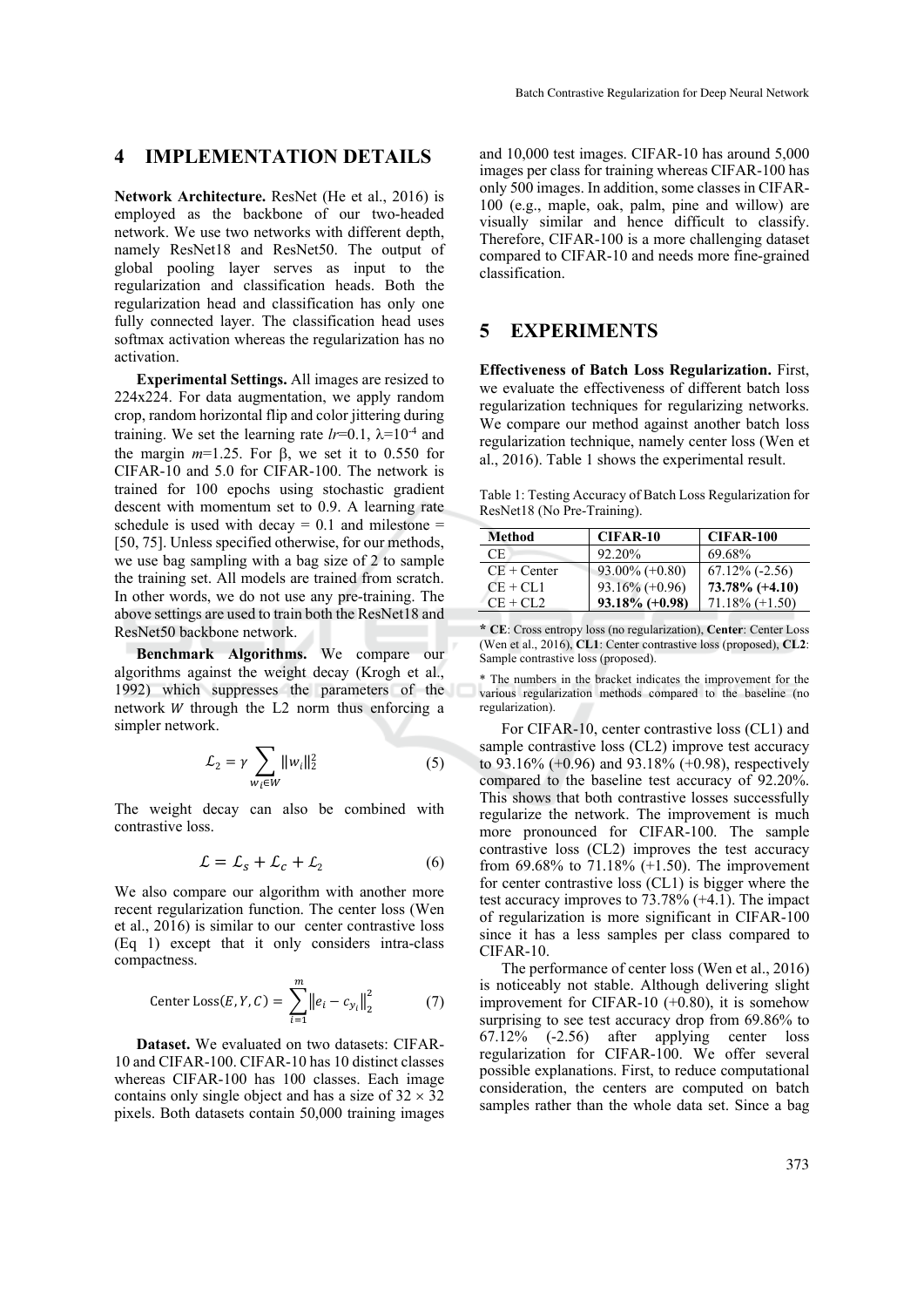size of 2 is used in the experiments, and there is a relatively large number of classes (100 in CIFAR-100), the cluster centers tend to fluctuate wildly from batch to batch. As a result, center loss regularization may have difficulty converging. A second plausible explanation is intra-class variability where the visual appearance of the samples for a class may be diverse and the assumption of a single class center may not be a good one for general classification tasks. This also explains why center loss (Wen et al., 2016) manage to deliver good regularization performance for face recognition - there is only one single visual category (face) and the within-class visual appearance is not diverse. In contrast, general object classification involves multiple classes and withinclass samples are more varied.

Compared to center loss, both versions of contrastive loss improve test accuracy. This is apparently attributed to the negative distances which imposes inter-class separability. As mentioned, CIFAR-100 contains a lot of visually similar classes, e.g., maple, oak, palm, pine and willow. By imposing inter-class separability into the loss function, the network will be compelled to learn cluster centers are well separated in the embedding space. This in turn improves generalization performance.

**Effect of Network Depth.** Next, we evaluate the effect of network depth towards regularization performance. For this experiment, we use a deeper network namely ResNet50 and repeat the experiments in the previous section. Table 2 shows the test accuracies obtained from the network.

Table 2: Testing Accuracy of Batch Loss Regularization for ResNet50 (No Pre-Training).

| Method        | CIFAR-10          | CIFAR-100         |
|---------------|-------------------|-------------------|
| CE.           | 89.62%            | 63.50%            |
| $CE + Center$ | 77.89% (-11.73)   | $67.81\%$ (+4.31) |
| $CE + CL1$    | $86.45\%$ (-3.17) | $71.51\% (+8.01)$ |
| $CE + CL2$    | $91.85\%$ (+2.23) | $71.92\%$ (+8.42) |

**\* CE**: Cross entropy loss (no regularization), **Center**: Center Loss (Wen et al., 2016), **CL1**: Center contrastive loss (proposed), **CL2**: Sample contrastive loss (proposed).

Compared to ResNet18 (Table 1), the test accuracy (without regularization) for ResNet50 drops from 92.20% to 89.62% for CIFAR-10 and from 69.68% to 63.50% for CIFAR-100. This shows that overfitting is more severe for ResNet50. As a deeper network, ResNet50 contains around 25 million parameters, which is more than double than that of ResNet18 which has only around 11 million. This makes ResNet50 more difficult to train and prone to overfitting.

For CIFAR-10, when center loss is applied, test performance drops sharply to 77.89%. Again, we

attribute this to an unstable batch center and unrepresentative cluster center. For CL1, the performance also drops but not as much. This shows that the negative loss has offset the effect of the positive loss. Sample contrastive loss regularization improves test accuracy to 91.85% (+2.23). Here, we notice that the performance of CL2 consistently deliver better performance compared to the baseline in all our experiments for networks of different depth and dataset of different sizes. A decentralized method with no notion of a class center seems to provide more stable regularization in our case.

For CIFAR-100, all three batch regularization techniques improves test accuracy performance significantly. With no regularization, test accuracy is 63.50%. Both CL1 and CL2 see an improvement of more than 8%, registering a test accuracy of 71.51% (+8.01) and 71.92% (+8.42), respectively. This is extremely significant performance improvement. Again, center loss produces the least improvement. In summary, batch contrastive loss displays good generalization performance on a deeper network and smaller samples.

**Effect of Bag Sampling.** Next, we evaluate the effect of bag sampling. We evaluated 3 different bag sizes: 0, 2 and 4. The experiment is conducted for CE+CL2 on CIFAR-10. A batch size of 16 is used. Note that when the bag size is 0, this is equivalent to disabling bag sampling. Table 3 shows the result of the effect of different bag size.

Table 3: Effect of Bag Size in Bag Sampling (CE+CL2).

| <b>Bag Size</b> | <b>ResNet18</b> | <b>ResNet50</b> |
|-----------------|-----------------|-----------------|
|                 | 92.76%          | 90.70%          |
|                 | 93.18%          | 91.85%          |
|                 | 91.19%          | 89.84%          |

**\* CE**: Cross entropy loss, **CL2**: sample contrastive loss.

Clearly, bag sampling improves regularization performance for our method. The optimal bag size is 2. The test accuracy decreases when bag size increases to 4 for both ResNet18 and ResNet50. When the bag size increases, there are more positive pairs and less negative pairs. As shown previously, the performance of the positive loss (center loss) is not stable and consequently a bigger bag size has a negative impact on the performance of the system.

**Detailed Analysis.** In this section, we investigate if the classes indeed benefit from the proposed batch contrastive regularization. To do this, we compare the performance of individual classes before and after applying sample contrastive regularization (CL2). Figure 3 shows the changes to the test accuracy after applying CL2 on ResNet50 for CIFAR-100. Classes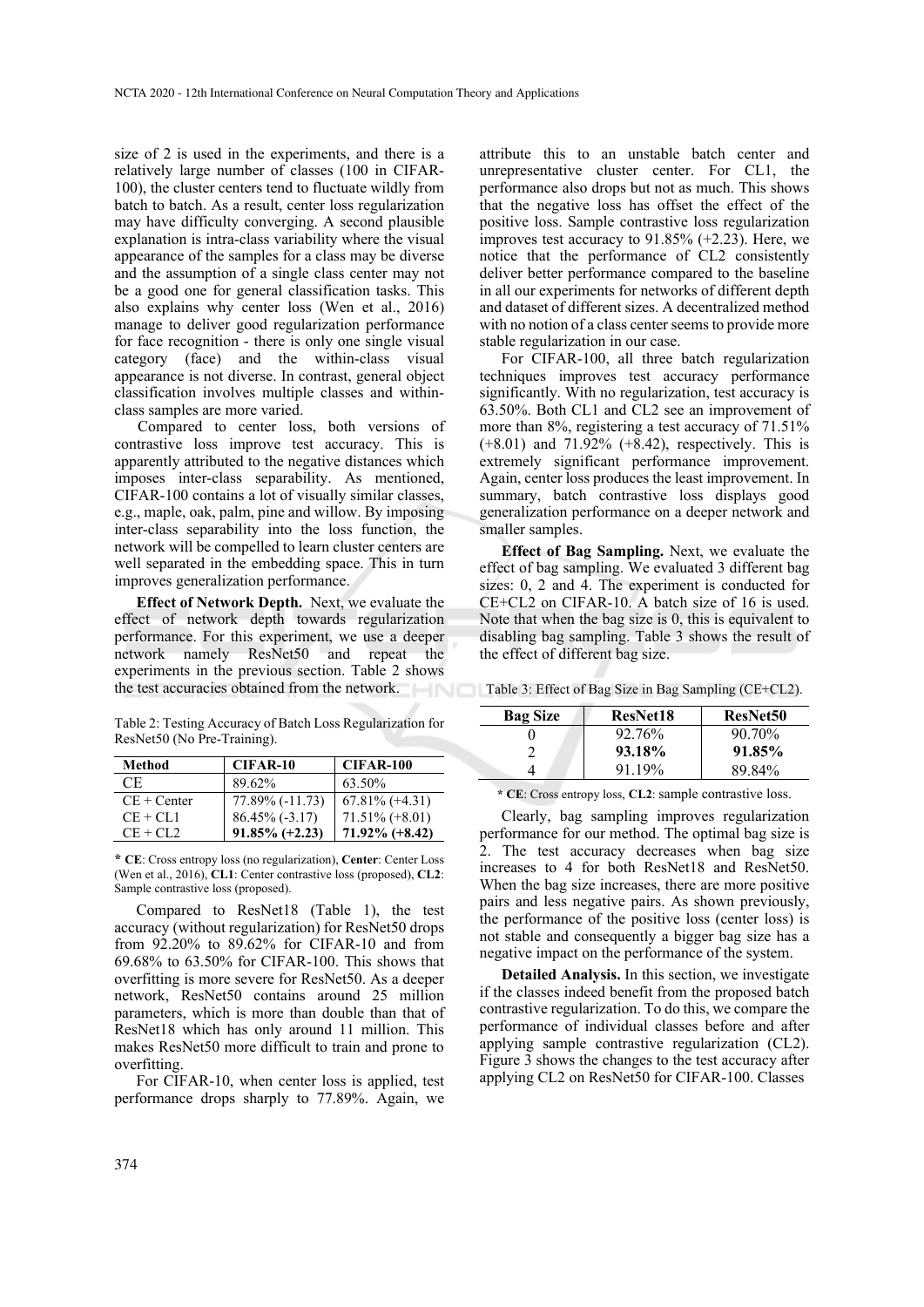

Figure 3: Changes to test accuracy for all classes after applying sample contrastive loss (CL2) of ResNet50 on the CIFAR-100 dataset. Positive value means test accuracy improves after applying CL2 and vice versa. A huge number of classes benefits from contrastive loss regularization. (Not all class labels are displayed in x-axis due to space constraint.

with values above the line  $y = 0$  successfully improve their test accuracies and vice versa. Indeed, majority of the classes (87 out of 100) are above the line. Out of these, 20 classes improve their accuracies by more than 20%. This shows contrastive loss indeed successfully regularizes the network for a wide variety of classes.

Next, we further analyze the result for class separability. Table 4 shows a partial confusion table for the 5 most improved classes. Note that there are 100 test samples per class.

Table 4: Partial Confusion Table for 5 Classes without Regularization (CE) and with Regularization (CE+CL2).

| Actual       | <b>Prediction result</b> |    |          |
|--------------|--------------------------|----|----------|
| <b>Class</b> | <b>Predicted Class</b>   | CЕ | $CE+CL2$ |
| Chair        | Chair                    | 23 | 87       |
|              | Hamster                  | 45 | 0        |
|              | Lamp                     | 16 | 1        |
| Lawn Mover   | Lawn Mover               | 40 | 88       |
|              | Hamster                  | 45 | 0        |
| Telephone    | Telephone                | 27 | 72       |
|              | Hamster                  | 26 | 0        |
|              | Lamp                     | 18 | 4        |
| Cockroach    | Cockroach                | 42 | 92       |
|              | Hamster                  | 29 | $\Omega$ |
|              | <b>Beetle</b>            | 5  | 3        |
| Dinosaur     | Dinosaur                 | 44 | 75       |
|              | Hamster                  | 18 | $\Omega$ |
|              | Lamp                     | 9  |          |

Before applying contrastive loss, these classes are typically confused with one or two other dominant classes. Noticeably, most are confused with *hamster* and *lamp* most likely due to their cluttered

background. After applying the contrastive loss, the network no longer confuses these classes.

**Comparison to Weight Decay.** In this section, we compare the performance of batch contrastive loss with weight decay (Krogh et al., 1992), or equivalently L2 regularization. L2 is a well-trusted technique that reduces overfitting by controlling the network complexity by controlling the network parameters. We repeat our experiments using L2 regularization on CIFAR10. The proposed batch loss regularization can be additionally imposed on top of L2. We further run our experiment with a combination of both  $L2 + CL2$ . Table 5 shows the result for our experiments  $\subset$ ATIONS

Table 5: Comparison with L2 Regularization on CIFAR-10 (No Pre-Training).

| Method          | ResNet18          | ResNet <sub>50</sub> |
|-----------------|-------------------|----------------------|
| CE.             | 92.20%            | 89.62%               |
| $CE + CL2$      | $93.18\%$ (+0.98) | $91.85\%$ (+2.23)    |
| $CE + L2$       | $94.95\%$ (+2.75) | $94.54\% (+5.33)$    |
| $CE + L2 + CL2$ | $95.32\%$ (+3.12) | $94.63\%$ (+5.70)    |

**\* CE**: Cross Entropy (no regularization), **L2**: weight decay (Krogh et al., 1992), **CL2**: sample contrastive loss (proposed).

In the experiment, weight decay displays good regularization performance and even outperforms sample contrastive loss when considered separately. When the two regularization techniques are fused together, weight decay and the proposed contrastive loss compensate each and deliver better improvement. This shows that controlling the network complexity directly by suppressing the network parameter values still remains the most direct and effective way of regularizing the network. However, L2 regularization can benefit from additionally imposing the contrastive loss.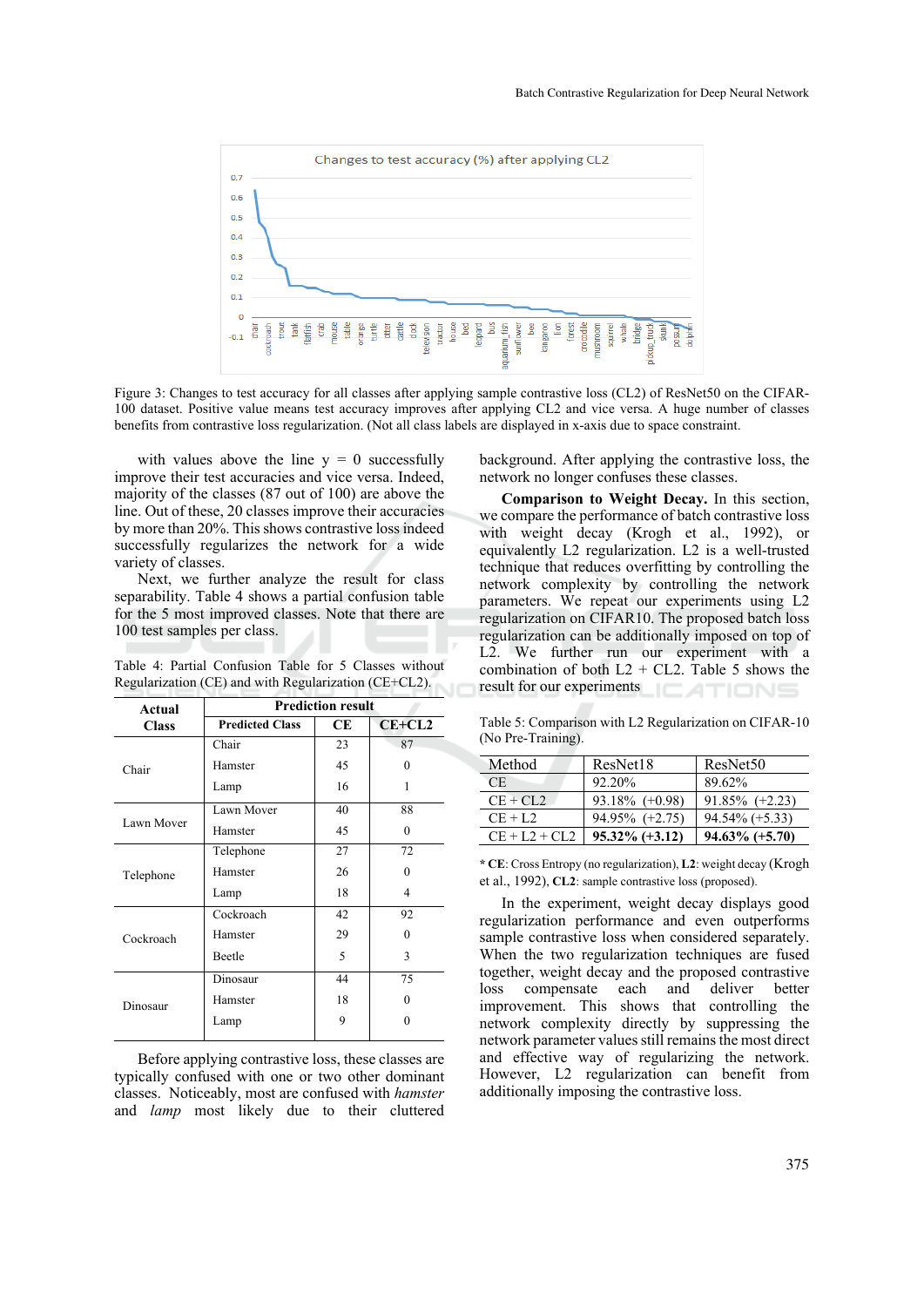**Convergence Rate.** Lastly, we show the loss function of the cross entropy (CE) loss and sample cross entropy (CE+CL2) on ResNet50 network and CIFAR-100 dataset to evaluate their convergence rate. For  $CE + CL2$ , we only extract the  $CE$ component to be plotted. Figure 4 shows the two plots. Obviously, when the training is regulated by sample contrastive loss, the cross entropy loss converges faster compared to without regularization. However, the network then converges to roughly the same level after epoch 35. The same pattern is observed for all other experiments.



Figure 4: The cross entropy loss for CE and CE+CL2 on ResNet50 and CIFAR-100 dataset. For CE+CL2, only the cross entropy loss component is used to plot the graph. With CL2 regularization, the cross entropy converges faster.

TECHNO

#### **6 CONCLUSION**  AND

Deep networks have shown impressive performance on a number of computer vision tasks. However, deeper networks are more susceptible to overfitting especially when the number of samples per class are small. In this work we introduced batch contrastive loss to regularize the network by comparing samples in a batch loss. Our experiments show that batch contrastive loss has good generalization performance especially on deeper network and dataset with smaller number of samples per class. It also further reveals potential issue with the positive loss for general classification tasks which is a subject for future investigation. In the future, we plan to perform more evaluation to demonstrate that the technique generalize well to other datasets as well as tasks (e.g., video action classification). We will also look into the efficiency issues of contrastive loss.

### **ACKNOWLEDGMENT**

This work was supported by a FRGS grant (FRGS/1/2018/ICT02/UTAR/02/03) from the Ministry of Higher Education (MOHE) of Malaysia.

### **REFERENCES**

- Chopra, S., Hadsell, R., & LeCun, Y. (2005, June). Learning a similarity metric discriminatively, with application to face verification. In *2005 IEEE Computer Society Conference on Computer Vision and Pattern Recognition (CVPR'05)* (Vol. 1, pp. 539-546). IEEE.
- Cubuk, E. D., Zoph, B., Mane, D., Vasudevan, V., & Le, Q. V. (2019). Autoaugment: Learning augmentation strategies from data. In *Proceedings of the IEEE conference on computer vision and pattern recognition* (pp. 113-123).
- DeVries, T., & Taylor, G. W. (2017). Dataset augmentation in feature space. *arXiv preprint arXiv:1702.05538*.
- DeVries, T., & Taylor, G. W. (2017). Improved regularization of convolutional neural networks with cutout. *arXiv preprint arXiv:1708.04552*.
- Gastaldi, X. (2017). Shake-shake regularization of 3-branch residual network. In *5th International Conference on Learning Representations*
- Ghiasi, G., Lin, T. Y., & Le, Q. V. (2018). Dropblock: A regularization method for convolutional networks. In *Advances in Neural Information Processing Systems* (pp. 10727-10737).
- Han, D., Kim, J., & Kim, J. (2017). Deep pyramidal residual networks. In *Proceedings of the IEEE conference on computer vision and pattern recognition* (pp. 5927- 5935).
- He, K., Zhang, X., Ren, S., & Sun, J. (2016). Deep residual learning for image recognition. In *Proceedings of the IEEE conference on computer vision and pattern recognition* (pp. 770-778).
- Hermans, A., Beyer, L., & Leibe, B. (2017). In defense of the triplet loss for person re-identification. *arXiv preprint arXiv:1703.07737*.
- Horiguchi, S., Ikami, D., & Aizawa, K. (2019). Significance of softmax-based features in comparison to distance metric learning-based features. *IEEE transactions on pattern analysis and machine intelligence*, *42*(5), 1279-1285.
- Hou, S., & Wang, Z (2019, July). Weighted channel dropout for regularization of deep convolutional neural network. In *Proceedings of the AAAI Conference on Artificial Intelligence* (Vol. 33, pp. 8425-8432).
- Huang, G., Sun, Y., Liu, Z., Sedra, D., & Weinberger, K. Q. (2016, October). Deep networks with stochastic depth. In *European conference on computer vision* (pp. 646-661). Springer, Cham.
- Huang, Y., Cao, X., Zhang, B., Zheng, J., & Kong, X. (2017, April). Batch loss regularization in deep learning method for aerial scene classification. In *2017 Integrated Communications, Navigation and Surveillance Conference (ICNS)* (pp. 3E2-1). IEEE.
- Indyk, P., & Motwani, R. (1998, May). Approximate nearest neighbors: towards removing the curse of dimensionality. In *Proceedings of the thirtieth annual ACM symposium on Theory of computing* (pp. 604- 613).